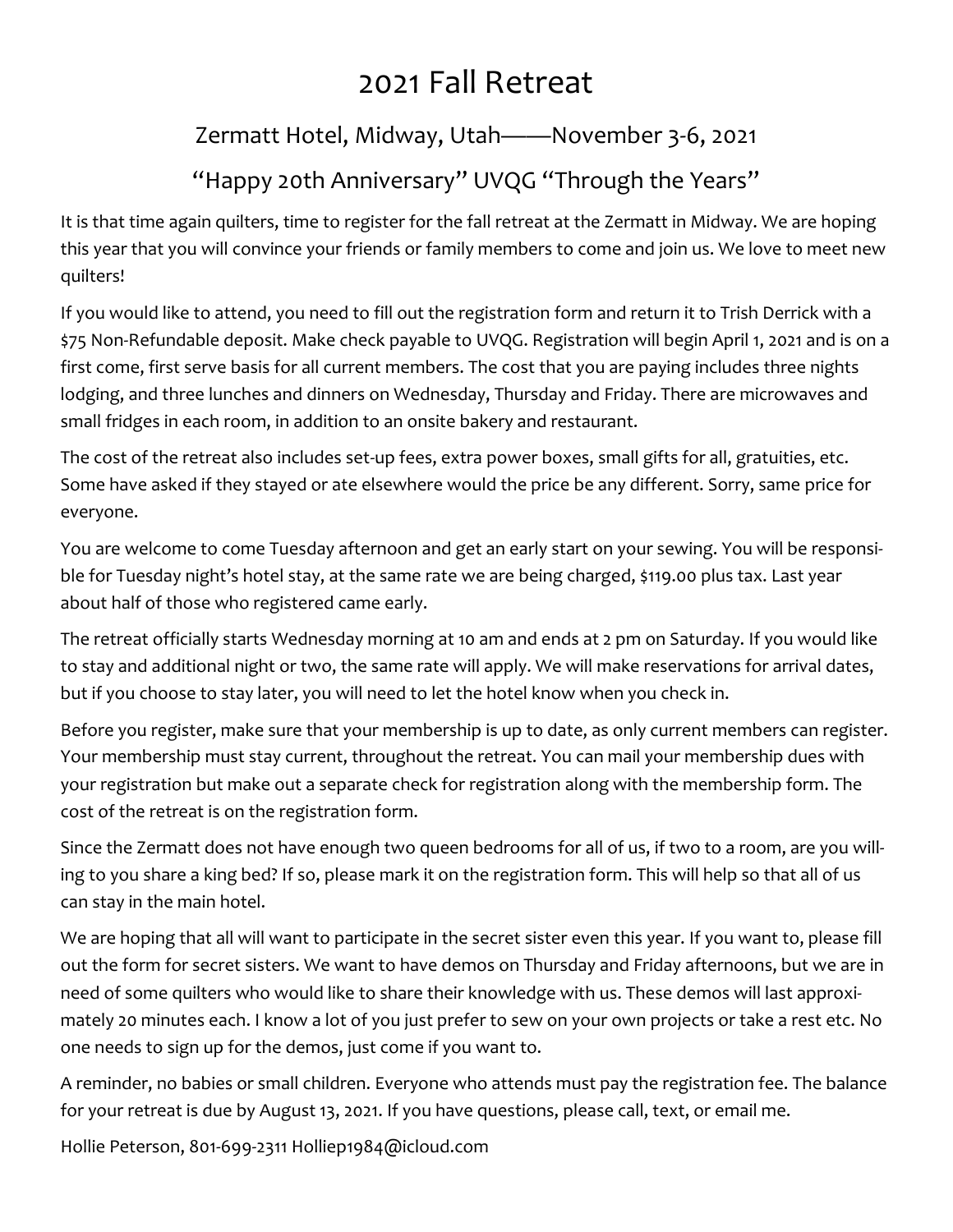## 2021 Retreat Registration Form

| Please print and answer all questions:                                                                                                                                           |                                                                                                                                                                                                                   |
|----------------------------------------------------------------------------------------------------------------------------------------------------------------------------------|-------------------------------------------------------------------------------------------------------------------------------------------------------------------------------------------------------------------|
|                                                                                                                                                                                  |                                                                                                                                                                                                                   |
|                                                                                                                                                                                  |                                                                                                                                                                                                                   |
|                                                                                                                                                                                  |                                                                                                                                                                                                                   |
| Single Room: \$635 _________________________________ room for two, \$430 each _______________________                                                                            |                                                                                                                                                                                                                   |
|                                                                                                                                                                                  | Room for three, \$360 each ______________________ room for four \$330 each __________________                                                                                                                     |
|                                                                                                                                                                                  |                                                                                                                                                                                                                   |
|                                                                                                                                                                                  |                                                                                                                                                                                                                   |
| Are you willing to share a king bed, (two people)? Yes ______________ No ___________                                                                                             |                                                                                                                                                                                                                   |
|                                                                                                                                                                                  |                                                                                                                                                                                                                   |
| What is your arrival date? Tuesday_________________________ or Wednesday __________________________                                                                              |                                                                                                                                                                                                                   |
| Looking at the table layout on the following page, which table would you prefer to sit at?                                                                                       |                                                                                                                                                                                                                   |
|                                                                                                                                                                                  | Tables will be preassigned, and every effort will be made to give you your first or second choice, but not<br>guaranteed. 6 quilters will be assigned to each table grouping. first choice: _____________________ |
| second choice: ___________________ third choice ____________                                                                                                                     |                                                                                                                                                                                                                   |
|                                                                                                                                                                                  |                                                                                                                                                                                                                   |
|                                                                                                                                                                                  |                                                                                                                                                                                                                   |
| Food: The menus will come out in the fall, but at this time do you have any known dietary restrictions/<br>date most allergies, but it is not guaranteed (not dislikes of food). |                                                                                                                                                                                                                   |
| You must be a current member both at the time of registration and including retreat dates. What month                                                                            |                                                                                                                                                                                                                   |
|                                                                                                                                                                                  | We will have short demos on Thursday and Friday afternoons, but are in need of quilters to do this for us.<br>Would you be willing to do a demo? Yes _________ No ________ If so, what would you demo for us?     |
|                                                                                                                                                                                  | Do you want to be part of the secret sister exchange? Yes _________ No ________ More info later.                                                                                                                  |
| Send this form and a nonrefundable \$75.00 deposit to:                                                                                                                           |                                                                                                                                                                                                                   |
| <b>Trish Derrick</b>                                                                                                                                                             |                                                                                                                                                                                                                   |
| 10888 So Shelbrooke Dr.                                                                                                                                                          |                                                                                                                                                                                                                   |
|                                                                                                                                                                                  | South Jordan, UT 84095                                                                                                                                                                                            |
| Questions? Please call or text Hollie Peterson at 801.699.2311                                                                                                                   |                                                                                                                                                                                                                   |